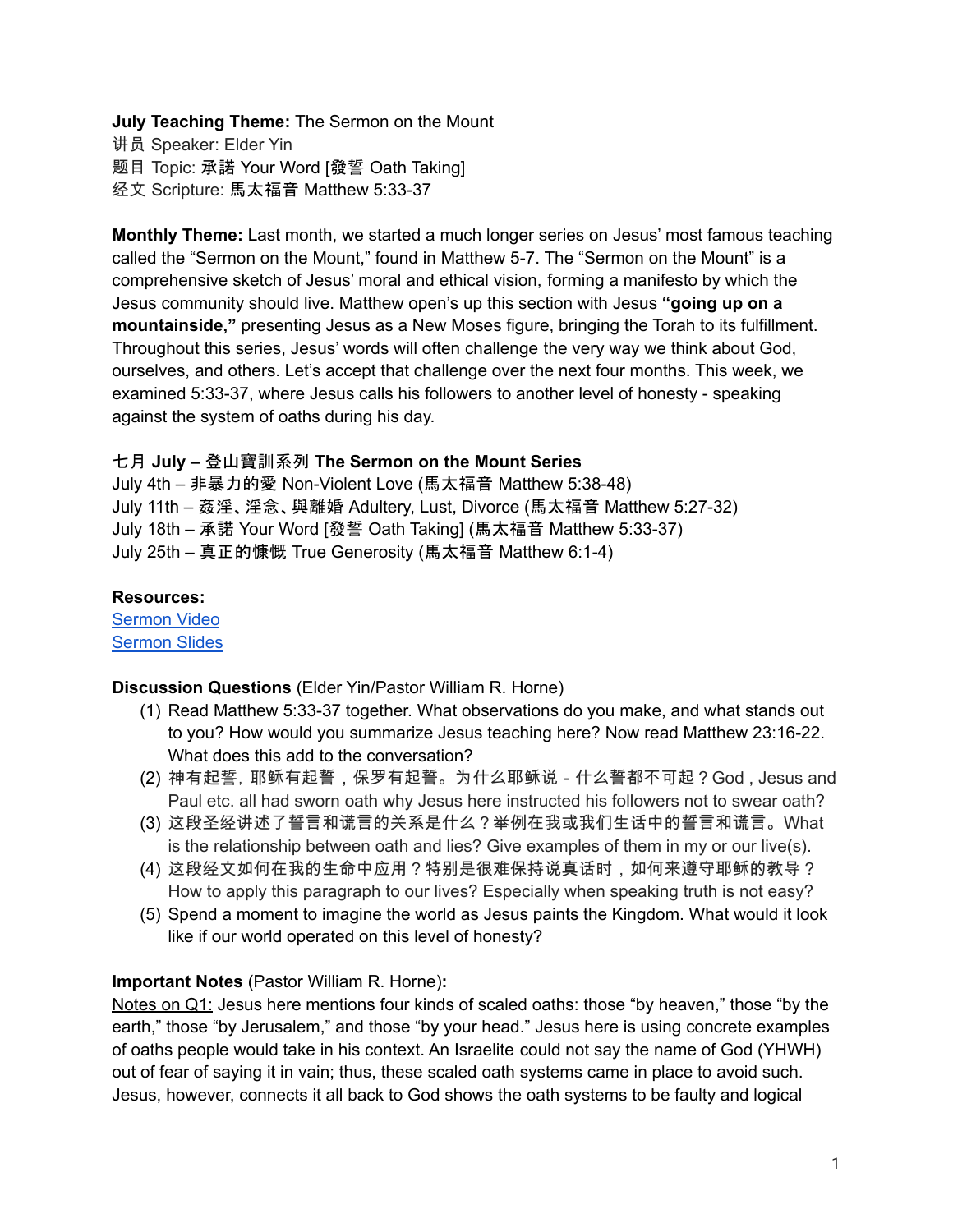mean that some of your words are more "truthful" than others. "Swearing by "heaven" is not less than swearing by God because heaven "is God's throne." Swearing by "earth" is not lower than heaven because "it is [God's] footstool." Swearing by Jerusalem is not less than either heaven or earth because "it is the city of the Great King." And swearing by one's head, well, "you cannot make one hair white or black"—and God can, so he's in charge even of your head! You might think that Jesus is speaking here of omniscience, but it is wiser to see an appeal here both to God's omnipresence. **God is King over all; any oath that touches anything under God makes a person accountable for the words used.**" (McKnight, S.)

"What Jesus points out from this teaching of Moses is that Israelites were obligated to keep their oaths, but it is "oathing" that grabs Jesus' attention because **oaths assume a world in which honesty must be promised—implying that honesty is not always present."** (McKnight, S.) In the Kingdom, your words don't have a scale but are all bound to the highest level of integrity.

Notes on Q2: *Why do we make promises or swear?* Ultimately it is manipulation to get what you want, designed to override a person's judgments to possess them for our purposes. We often call this "spin" - that we spin a narrative our favor. Jesus says this is evil (Dallas Willard paraphrase). This "spin" is precisely what advertisements do - they spin narratives to manipulate what we think about the product. (What are some ad examples where this happens?). *In what ways do we put a spin on reality for our own benefit?* (Ex. "Name dropping," pretending we know about something we don't, exaggerating or embellishing stories, avoiding saying "no," etc.) Where I (Pastor Will) come from we call it "frontin'." We use our words to hide from each other and deceive each other - this is what Jesus is getting at. We are afraid for people to know the real us, so we make smokescreens, create spin to paint a different picture. *We face the constant temptation to bend reality and give half-truths to make sure people have a better image of us.* **Ultimately, Jesus' teaching calls us to examine truthfulness in every area of our lives.** *We do this all the time with religious language* - we often will use God or spiritual language to present our life choices as good. "You know, God has given me peace about this decision…" or "God called me too…" or maybe the boldest, "God told me…" So often, we use God just like Jesus is talking about - using God to make our choices and claims stronger and to hide from other's critique.

I (Pastor Will) do believe this means that when a judge asks a follower of Jesus to give an oath we say we are bound to Jesus' words and our "yes" will be "yes" and our "no" will be "no" without an oath. This is a means of subversive witness to a system that is often unethical. But, the core of this text is more importantly, calls us to the integrity of speech as God is witness to all of our words. "What Jesus is teaching here is not the absolute prohibition of all oaths, for then he'd be against God's ways of dealing with our redemption, but against legal oaths that reflect distancing God from what we do in scaling our obligations. He calls his followers into kingdom realities." (McKnight, S.)

Notes on Q5: Jesus' total prohibition of oaths is stronger than anything found in Jesus' social context but reveal's God's will (and what the Kingdom will be like), where truth, integrity, and honesty don't have to promise but are built-in. This vision stretches us beyond what we think we can accomplish, calling us to examine how we can live in light of the Kingdom to come.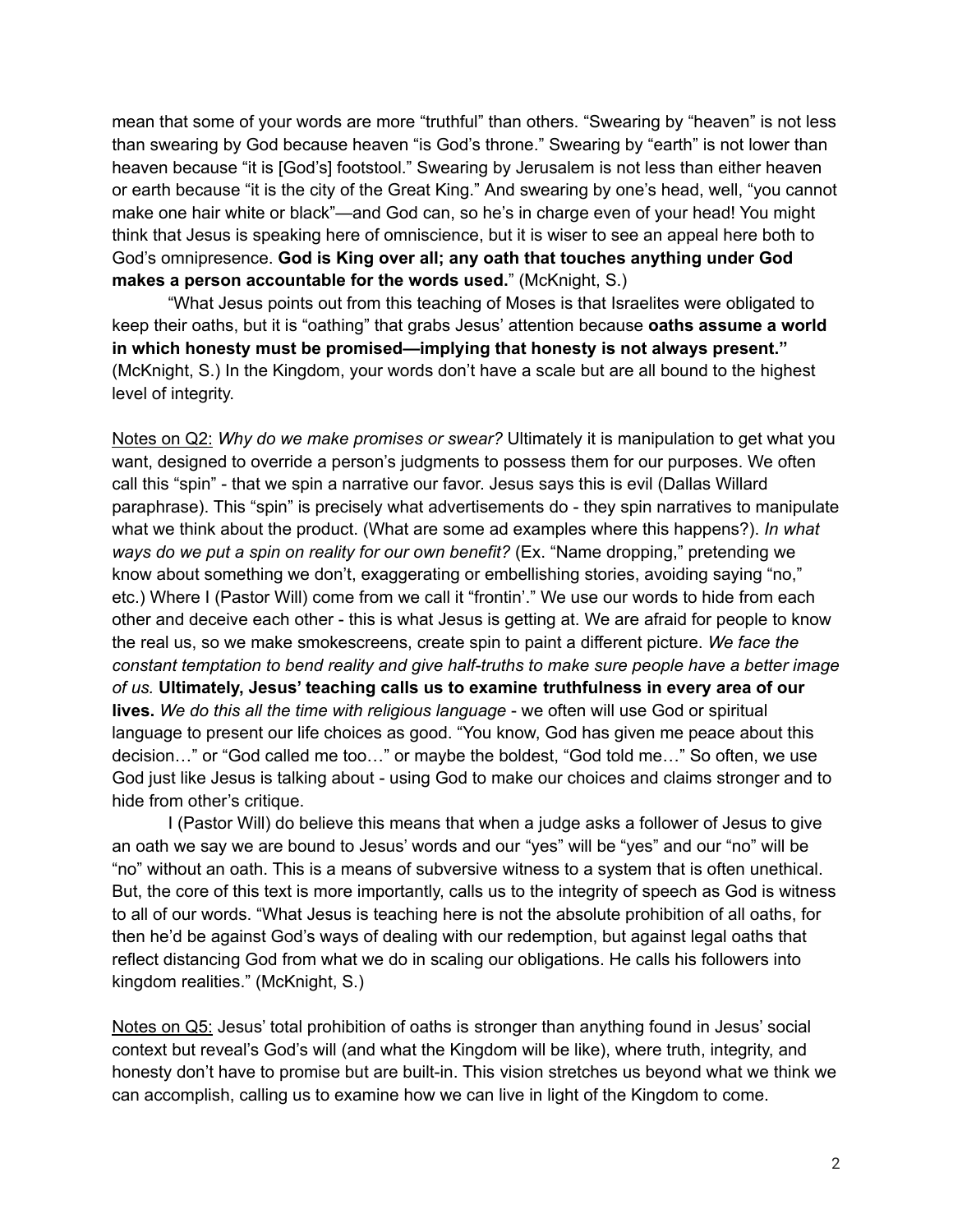Think about how many of our spaces are corrupted by lies are even just the potential of lies.

- Our everyday relationships are often damaged by lies or the thought that someone might be lying, even if they are not. We are stuck in a place of constantly questioning what and whom we can trust to the point many of us give up on any trust level at all in our community spaces.
- Our legal justice system is built on the assumption that people lie if it means a better outcome for them. As a result, our court cases are built on who can spin the best narrative for their side, whether that is true or not.

### **Sermon Summary** (Elder Yin):

说诚实话

""你们又听过有对古人说:'不可背誓,所起的誓总要向主谨守。' 但是我告诉你们:什么誓都不可起 指着黄 起誓,因为天是上帝的宝座。 不可指着地起誓,因为地是他的脚凳;也不可指着耶路撒冷起誓,因为耶路撒冷是 大君王的京城。又不可指着你的头起誓,因为你不能使一根头发变黑变白。 你们的话,是,就说是;不**影**,就 不是。若再多说,就是出于那恶者。""马太福音 5:33-37

一,誓言

--经文:你们又(第四例)听过有对古人说:'不可背誓(非常强烈的禁止语气),所起的誓总要向**茧™**(嘟翻<sub>!</sub> 主)谨守。但是我告诉你们:什么誓都不可起。不可指着天起誓,因为天是上帝的宝座。 不可指着地起誓地 因为 是他的脚凳;也不可指着耶路撒冷起誓,因为耶路撒冷是大君王(神的)的京城。 又不可指着你的头起誓, 個为 不能使一根头发变黑变白。

-定义:起誓就是一种保证,是严肃慎重的对未来发生的事或者行为作出保证,有高于本人的大能(神)的作见证 ,如不实现会有后果。

-目的。旧约神颁给起誓的初衷

- 1,为了知真情:是否说真话。
- 2,誓言应该包括神的名或神圣的事物或者有权柄的人。
- 3,所起的誓如果不能向主谨守的后果:
- 4,誓言表示爱神。

### -不遵摩西律法

当时的犹太人用向神起誓表现他们遵守摩西律法,很属灵,在大小事上随便起誓。根本就守不住所起的誓。但他 们知道不守誓言有代价。就重新来解释一下摩西律法让它能适合我们的喜好。.

当时出现很复杂的法会,专门有繁锁的规章。按誓言和耶和华名字的紧密度来决定起誓约束力。天和地和耶路 撒冷没有约束力。朝耶路撒冷起誓有约束力,指耶路撒冷没有约束力。例如埾经有一段话反应了当时的情景:"" 你们这些瞎眼的领路人有祸了!你们说:'如果有人指着圣所起誓,算不得什么;但如果有人指着圣所里的金子起 誓,就必须遵守。' 你们这些又愚拙又瞎眼的人哪,到底哪一样更重要呢?是金子,还是使金子成圣的圣所呢? ......所以, 你们 指着圣所起誓的,就是指着圣所和住在里面的那一位起誓; ......"马太福音16-22。这段话就看 到耶稣当时对他们的指责。指责当时犹太人这种诡诈的行为,圣殿没效其中金子有效,但圣殿是神住的。按自 己需求,律法为我所用,並不遵重摩西律法。

-滥用起誓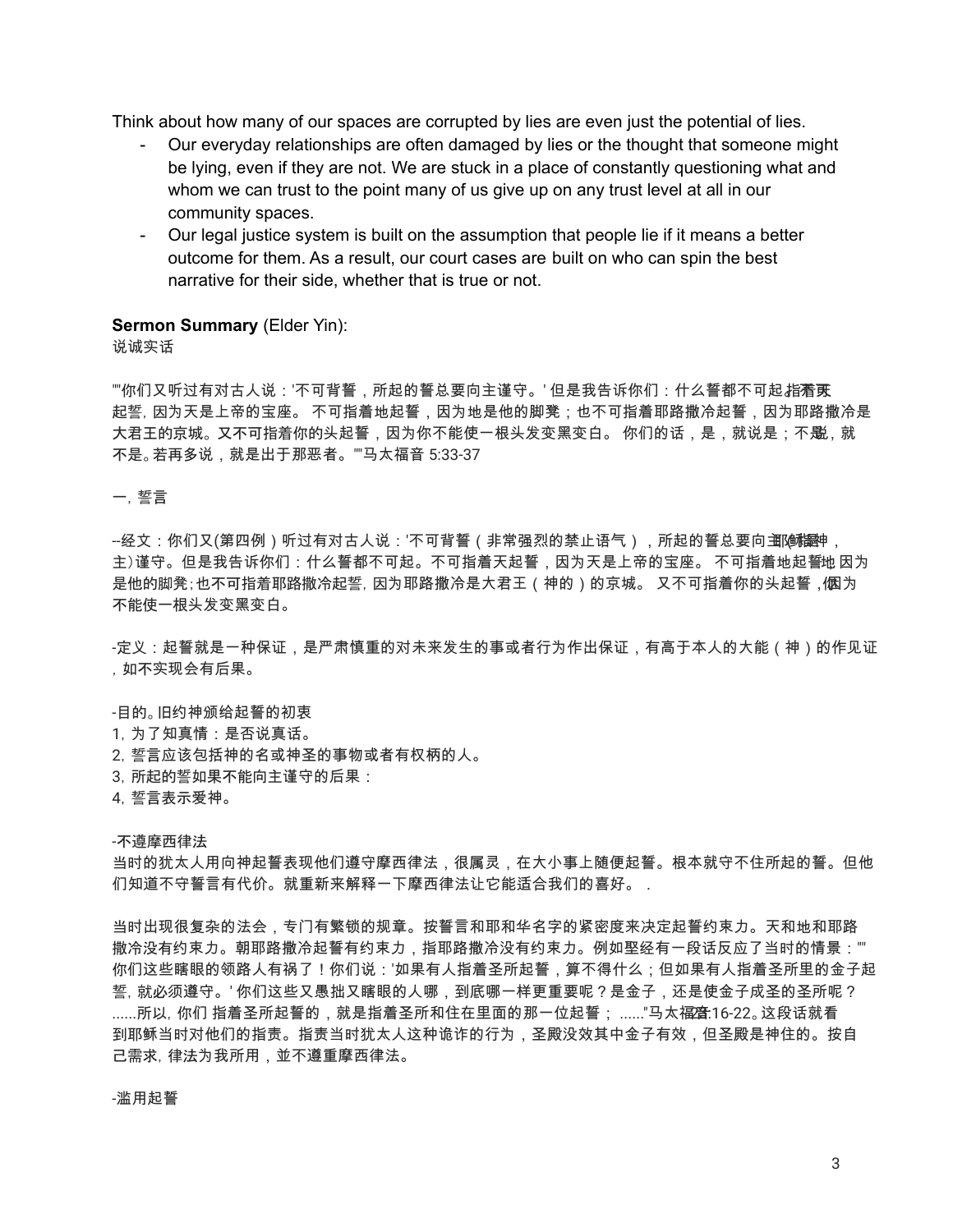当时的犹太人用神的名起誓才有约束力,用天地耶路撒冷,听上去似乎和神有关,很属灵,满足摩西律法。但实 际上不是以神起誓。不遵守也问题不大。得好名声又不用担当后果,两全其美。耶稣这里指天,地,耶路撒冷都 是神造的,用天地耶路撒冷就是用神的名,用同样的约束力。耶稣接着又说不可指着你的头起誓,因为你不能使 一根头发变黑变白。古代觉得头是人体最重要的,可以用他来代替神的名起誓,耶稣指出我们的头发变黑变白 我们都控制不了,怎能用头来起誓?是滥用起誓。

### -不可起誓

耶稣说不可起誓意思是说,如果是象法利赛人那样效仿古人起假冒伪善的誓,那就. " 什么誓都不可起",因为是 背誓,起假誓,乱起誓,起不必要的誓,起愚蠢的誓。这起誓是当人的话语靠不住的时候。是代表他所说的不是 真实的,如果起誓才是真话,那不起誓的话是什么话?说明他们所说的都是假话。这里看到起誓背誓的真原因 是说诚实话的问题,让我们注重5:37而不是5:34。

### -背誓

起誓而背誓是妄称神的名,誓言应该包括神的名或神圣的事物,每人的起誓在某种程度上与神有关。因此每一 个誓言都是含蓄地提着神的名起的。""倘若人在什么事上向耶和华许愿或起誓,他就不可食言,必须履行诺言。 民数记 30:2 ,起誓如不能遵守就是妄称神的名,"「不可妄称耶和华-你 神的名;因为妄称耶和华的的华 必不以他为无罪。"出埃及记 20:7。摩西律法很清楚的规定。因为神是轻慢不得,和王答应的不做会被**砸**。 板答应的不做会被炒,更不用说和神答应的,如果不做到,重则进不了天国,轻者得不到祝福。也可看到,向神 保证后却不遵守是对神不敬不畏,没有将神作为也可看到我们对神的信心和爱心。随便用神的名也是背誓,还 有用神和耶稣的名起誓做感叹语,妄称耶和华的名。

有人说这是说神告诉我的,所以我向神保证了,一定要去做或说。老虎到你家,如果你不做这事,得惩法。並不 是说神不会和我们指示,而是我们用神的名时需要慎重有敬畏的心,不能随便表示自己属灵,而是需要有证 实。因为一旦没有兑现,就是不能遵守保证,就是背誓,不仅损人害己,更是就是妄称神的名,耶和华必不以为 他无罪。

圣经上下文让我们看到,并不是完全禁止人以神的名起誓。神有起誓 "耶和华的使者第二次从天上呼叫 亚伯拉 罕 说: 「耶和华说:『......我便指着自己起誓说: 论福,我必赐大福给你:论子孙,我*必*孙鄕樾来,如同天 上的星,海边的沙。你子孙必得着仇敌的城门,"创世记 22:15-17 "耶稣却不言语。大祭司对他说:「我指着永生 神叫你起誓告诉我们,你是 神的儿子基督不是?」耶稣对他说

你说的是......

-神"马太福音 26:63-64a。 看到神有起誓,神以自己起誓,目的是帮助人们相信,神不会说谎,也不会背誓 -亚伯拉罕,但以理,保罗也有起誓,他们誓言被时间所证实是真实的。

二,说谎:

### 不可起誓-不可说谎

-经文:你们的话,是,就说是;不是,就说不是。(二者取一)若再多说(发誓赌咒),就是出于那**恶**的(魔鬼)。 多说,起誓夸张,将是将非,,就是从恶者来的,说谎话的源头。不需要起誓,基督徒所说的就算数的,是就是是 ,不是就是不是,人们对基督徒有高标准。言语重在诚信,一言既出,便是其约束为其负责。

现代社会也有起誓,政治家,医生,婚礼,公民。做不到便是假誓。耶稣把起假誓提到一个更高的层次,假誓就是 说谎话。说谎话的根源就是人的本性罪,虚伪诡诈,自我中心,人有一种本能的自我保护机制,说谎话就可以 保护自己的利益,避免困境。

王明道